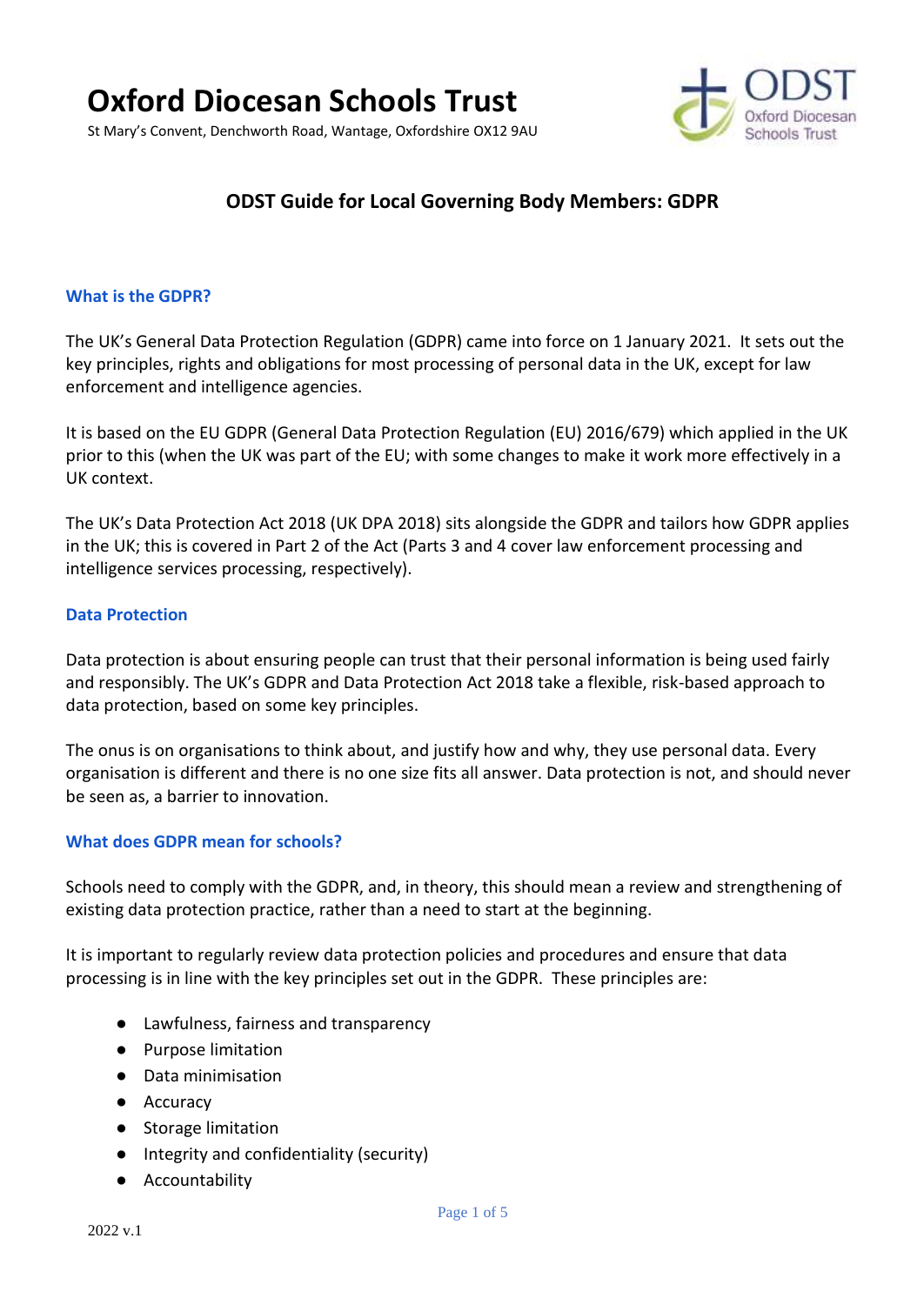They should lie at the heart of how any individual's personal information is used in all schools.

# **Children and GDPR**

The GDPR explicitly states that children require specific protection with regard to their personal data as they may be less aware of the risks, consequences and safeguards, and also their rights in relation to the processing of personal data.

In the 'what else needs to happen' section (page 22) of her report, **['Who knows what about me?'](https://www.childrenscommissioner.gov.uk/report/who-knows-what-about-me/)** (November 2018), the previous Children's Commissioner, Anne Longfield, recommended that:

*"Schools should teach children about how their data is collected and used, and what they can do to take control of their data footprints. These lessons should cover information shared online but also gathered in the home (e.g., through connected devices) and outside the home (including through public services)."* 

The report also includes 'Ten top tips for children and parents' (page 23) which schools could find useful, and there is an infographic available through the link above which gives a good visual summary.

## **What should governing boards do?**

For governing boards, the role is to:

- ensure that good data protection practice is embedded into the culture of the school/academy/trust they govern
- monitor arrangements in place in relation to data protection, especially regarding the GDPR key principles
- be satisfied that the necessary steps have been taken/or are being taken to ensure compliance with the GDPR and the UK DPA 2018
- ensure there is a training programme in place for all staff and governors, including any new members as part of their induction.

## **With this in mind, governors should:**

1. Be aware that ODST have a **Data Protection Officer:**

DPO - Mike Bingham, Operations Manager, ODST, [mike.bingham@oxford.anglican.org,](mailto:mike.bingham@oxford.anglican.org) [Dpo.odst@oxford.anglican.org](mailto:Dpo.odst@oxford.anglican.org) 07342 997243.

The role of a DPO is to independently and objectively advise the school leadership and staff about their data obligations, monitor compliance, advise on when data protection impact assessments are needed, and act as a point of contact for communication with the Information Commissioner's Office.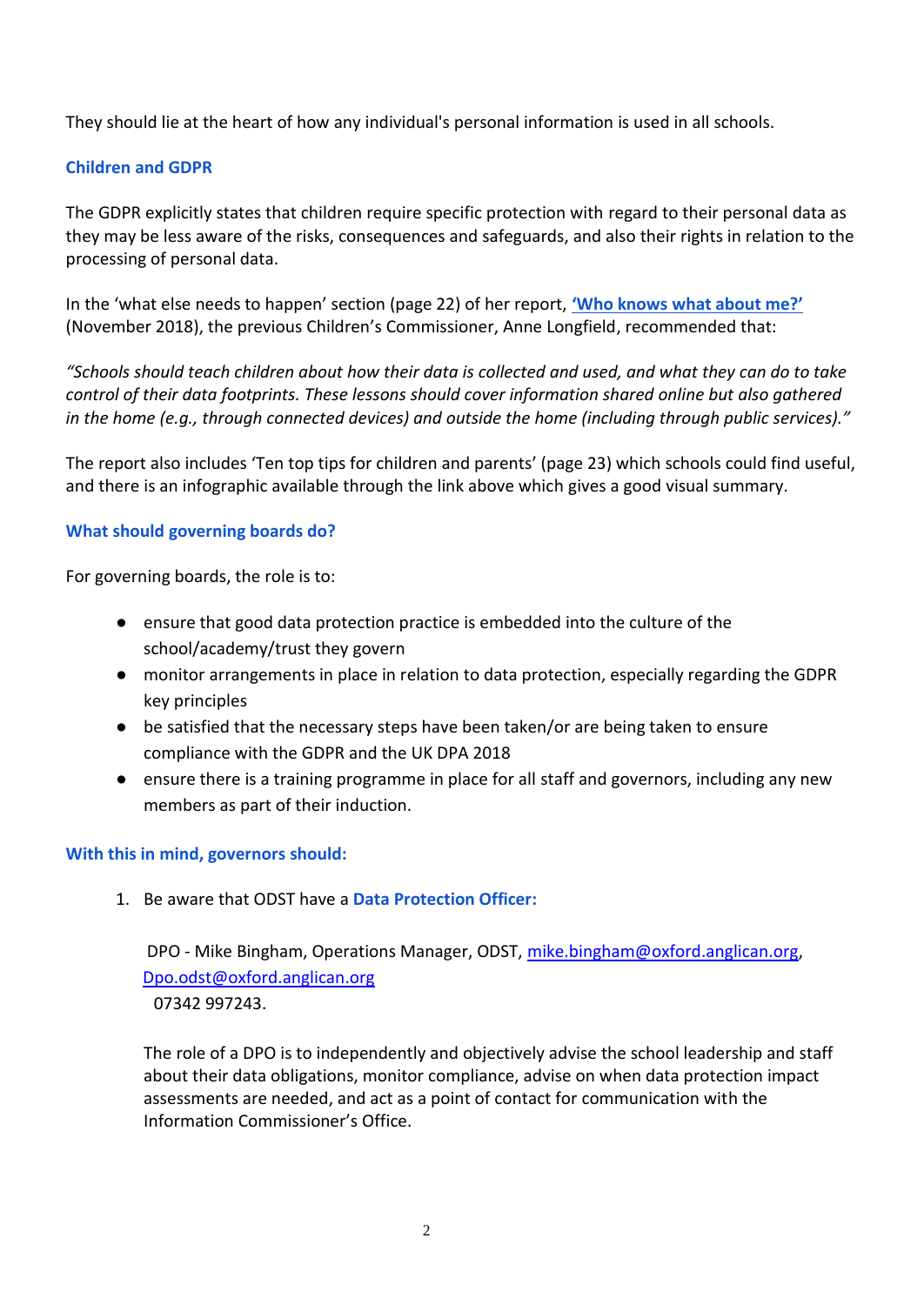The DPO will need to be able to report directly to the highest level of management in the school.

- 2. Check whether a **data asset register**, or equivalent, has been drawn up and is regularly reviewed and updated as necessary.
- 3. Check up to date **privacy notices** are in place and published, and they are periodically reviewed.
- 4. Review and update relevant **policies and procedures** to reflect any changes in legislation as well as practice in school.

Key policies and procedures are:

- Data Protection
- Subject Access Request
- Data Breach Procedure
- Data Protection Impact Assessment
- ICT policies including:
	- E-safety
	- IT security
	- Acceptable user agreements
	- Use of social media
	- Website requirements
- Information Security and Business Continuity
- Codes of Conduct
- CCTV Policy (if applicable).
- 5. Ensure **training needs** have been identified and that a programme is in place for staff and governors. Ideally, there will be a blended approach with face to face/online training delivery, updates on INSET Days (linked to safeguarding works well), reminders/sharing of learning opportunities in staff meetings, newsletters, emails etc.
- 6. Consider appointing a **Data Protection Governor** to be the link with the school Data Protection Lead, or DPO, and ensure that the governing board fulfils its data protection responsibilities.

It is recommended that the Data Protection Governor undertakes regular school visits to meet with the school's Data Protection Lead.

7. **Scrutinise** – LGB members should monitor and evaluate the application of existing policies and processes that relate to data protection. Data Protection should be a regular agenda item (this can be at committee level).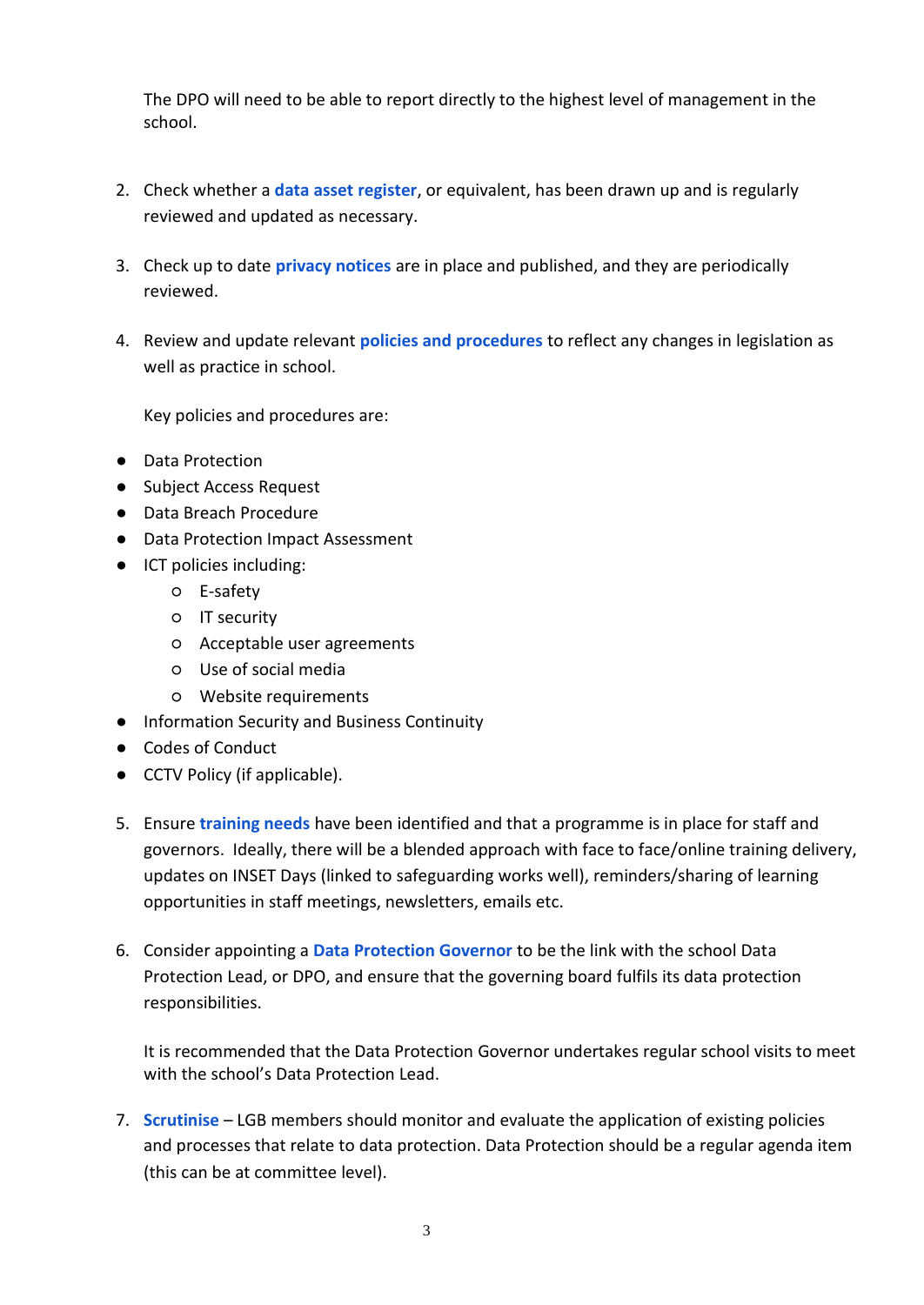#### **Some data protection questions governors could ask**:

- ❖ What is the impact on the individual of any new policy, system or initiative?
- ❖ Has a Data Protection Impact Assessment been carried out to assess any risks to personal data and identify actions that could be taken to reduce these?
- ❖ Can it be demonstrated that the GDPR principles have been considered and met? (Undertaking a DPIA is a great way of evidencing this)
- ❖ Have the risks associated with any processing of personal data been identified? What has been done (or will be done) to mitigate any risk, or bring it to an acceptable level?
- ◆ Are individuals given information about how their personal data will be used by the school/trust when it is first collected, as well as what their rights are in relation to this (this is usually via access to the privacy notices)?
- ❖ Is the school/trust confident that any suppliers/contractors are GDPR compliant?
- ❖ Are there data sharing agreements in place covering any regular sharing of personal information (such as with external professionals/agencies)?
- ❖ Have there been any subject access requests (SARs); were they dealt with in line with the school's procedure?
- $\triangle$  Have there been any data breaches or potential data breaches; were these dealt with in line with the agreed procedure; what actions were taken; were there learning points for the future and have these been shared with staff?
- ❖ Is everyone's data protection training up to date?

NB: Ensuring scrutiny is evidenced in minutes is an excellent way of demonstrating the Board's accountability in relation to the GDPR, which is one of the key principles.

## **Sanctions**

Data protection law is not about fines; it is about protecting the rights and privacy of the individual and making organisations accountable for protecting those rights and privacy. Whilst the ICO has the power to issue fines; they are only issued as a last resort and do not fund the work of the ICO.

In 2018, Elizabeth Denham, the Information Commissioner at that time, said: